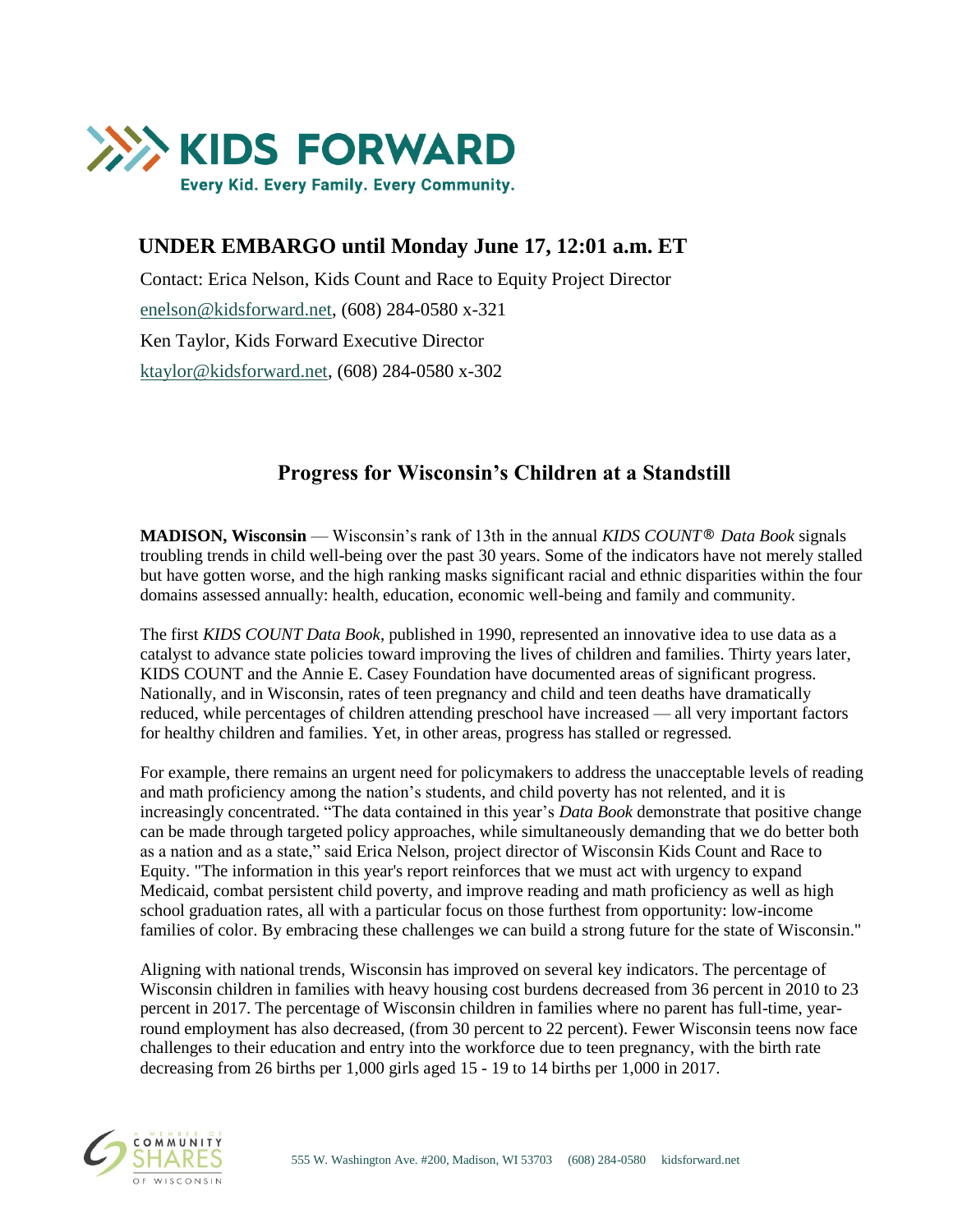Unfortunately, however, improvement has stalled on a number of important indicators of child well-being in Wisconsin. The percentage of children without health insurance in the state has barely changed since 2010. Wisconsin used to be a top-five state on this indicator. It is now ranked 18th. States implementing Medicaid expansion have surpassed Wisconsin by providing a stronger, healthier start for their youth.

Equally shocking is Wisconsin's fall from its reputation as a strong education state. Nearly two-thirds of Wisconsin fourth graders don't read at grade level, and more than half of eighth graders are not at grade level in math. In the context of even worse national trends, Wisconsin's rank of 15th in education overall, and 30th in fourth-grade reading proficiency indicates widespread failure to value educational preparation for the children of our state and nation.

Notably, when these same child well-being indicators are disaggregated by race and ethnicity, it paints an even more shameful picture of the state of Wisconsin. Children of color are continuing to experience higher barriers to health and success. African-American children in Wisconsin often experience more severe outcomes, compared to both white children and other children of color (for whom we have data). Outcomes for Native-American children in Wisconsin are frequently not available. Redress for the historic marginalization of Wisconsin's tribal communities starts with understanding and correcting the impacts of systemic oppression on the health and well-being of Native-American children. It requires investing in indigenous-led, data-supported advocacy.

Although child poverty rates have decreased slightly since 2010 for most racial and ethnic groups, more work is needed. In Wisconsin, 36 percent of African-American children live in poverty, which is four times the rate for white children. Twenty-seven percent of Latinx children live in poverty, three times the rate for white children.

There has been a significant drop in the percentage of children living in households with high housing burdens — spending more than 30 percent of their income on housing. However, more than half of Wisconsin's African-American children were living in households with a high housing burden in 2017, as are more than one-third of Wisconsin's Latinx children. These rates are, respectively, triple and double that rate for white children.

Though high school graduation is one of Wisconsin's highest-ranked indicators, troubling news remains for our youth. While only 7 percent of white students in Wisconsin did not graduate on time for the 2016- 17 school year, 20 percent of Latinx students, 21 percent of Native-American students, and 33 percent of African-American students did not graduate on time. Wisconsin's educational achievement gaps have been shown to result from complex systemic challenges and adverse policies. Every child deserves an educational system that enables them to learn and thrive.

Success for every child in Wisconsin is all the more important given its recent demographic changes. Between 1990 and 2017, the state experienced a 2 percent decrease in child population (compared to a 15 percent increase nationwide). Wisconsin's additional demographic changes over the last three decades mirror the rest of the nation — increasing racial and ethnic diversity. Wisconsin's percentage of children of color doubled from 13.5 percent to 27.4 percent during this time. In a state with a shrinking child population, an aging overall population, and industries with global economic interests, Wisconsin must embrace and invest in the success of its diverse youth.

Every Wisconsin child is a contributor to the future of Wisconsin. If we continue to allow the well-being of our children to stall — or worse yet, decline — we will cede our future to other states. States that invest in an upward trajectory for their youth will reap the economic and social benefits of preparing for their future.